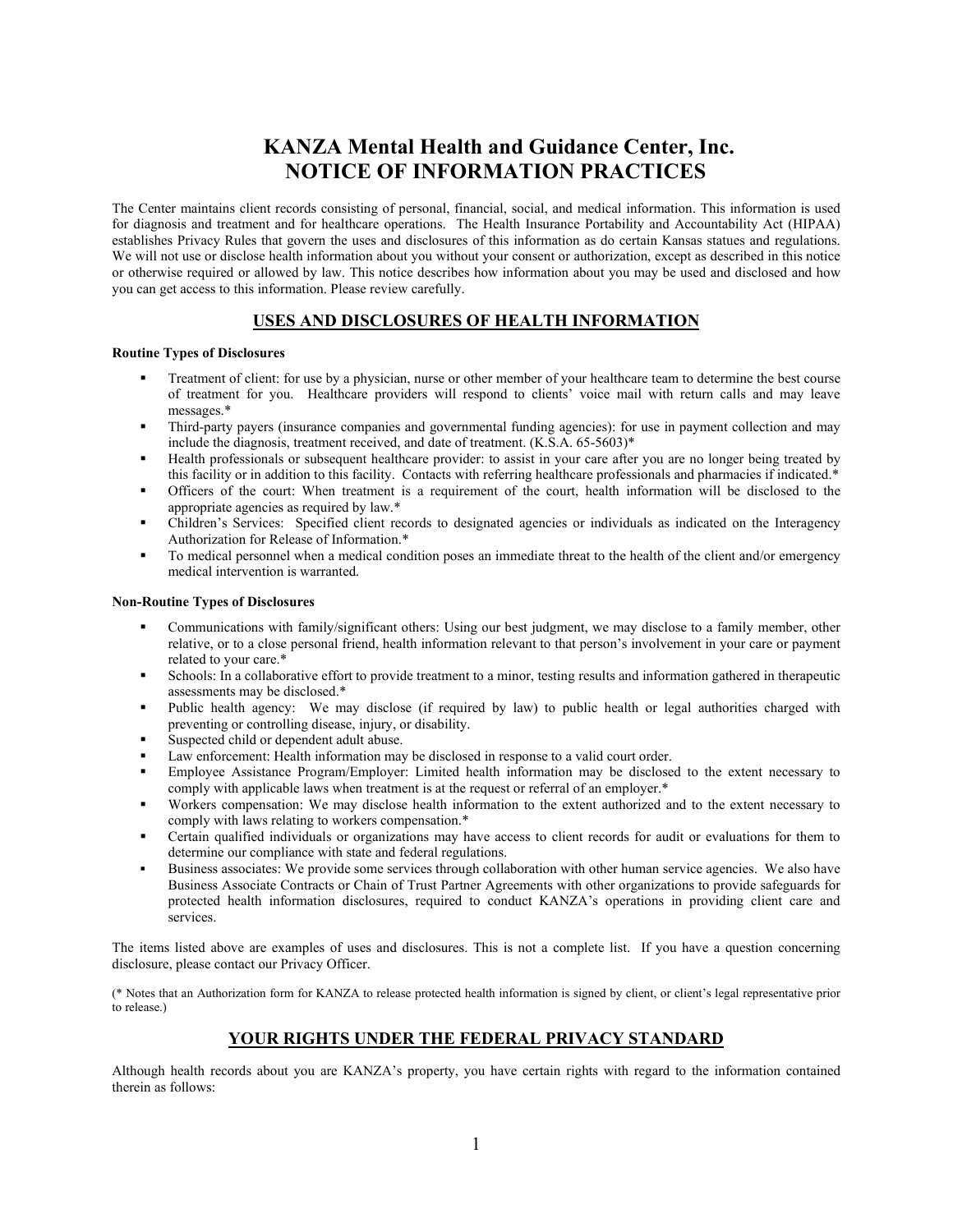**You have the right to obtain a copy of this Notice of Information Practices.** The Notice is available to you in paper form and is posted on our website at www.kanzamhgc.org.

**You have the right to inspect and obtain a copy of health information about you upon written request.** This right is not absolute and in certain situations, we can deny access if access might cause harm to the client or another individual. You do not have a right to access information in our records that was generated by an entity other than the KANZA. Psychotherapy notes, separated from the medical record or information that was obtained from someone other than a healthcare provider under a promise of confidentiality, are not covered by this right to access. In other situations, when access to mental health information is denied, KANZA will inform you of the reason for denying access and how to seek a review of that decision. The reviewable grounds for denial include but are not limited to:

- The access is reasonably likely to endanger the life or physical safety of the individual or another person, as determined by a qualified mental health professional.
- The health information makes reference to another person and such information is likely to cause substantial harm to the other person, as determined by a qualified mental health professional.
- The request is made by the individual's designee and providing the information to the designee is likely to cause substantial harm to the individual or another person, as determined by a qualified mental health professional.

For these reviewable grounds, the Chief Executive Officer will review the decision of the provider denying access, and provide the client a written explanation of the reason(s) for denial within 60 days.

**You have the right to request a correction or amendment to health information about you.** We do not have to grant the request if the record was not created by KANZA. In such instances, you must seek correction or amendment from the agency creating the record. If they correct or amend the information, we will file the change in our record. We do not have to grant the request if the record is accurate and complete, or if the record is not available to you as described immediately above. If your request for correction or amendment is denied, KANZA will inform you of the reason for denying access. If the request for correction or amendment to the record is granted, the change will be made to our record, and the correction/amendment distributed to those you identify to us as needing the information. When appropriate, the correction or amendment may be distributed to other entities, as defined in the Uses and Disclosures section of this Notice.

**You have the right to request restriction on uses and disclosures of health information about you for treatment, payment, and health care operations, and communications by alternate means.** "Health care operations" consist of activities that are necessary to carry out the operations of KANZA, such as quality assurance and peer review. The right to request restriction does not extend to uses or disclosures permitted or required under  $164.502(a)(2)(i)$  (disclosures to you),  $164.510(a)$  (for facility directories, but note that you have the right to object to such uses), or 164.512 (uses and disclosures not requiring a consent or an authorization). The latter uses and disclosures include, for example, those required by law like mandatory reporting of child and adult abuse, and in those cases, you do not have a right to request restriction. The Consent to use and disclose individually identifiable health information form includes an option to request restriction. We do not, however, have to agree to the restriction. If the restriction is granted, we will adhere to it unless you request otherwise or we give you advance notice. You may also ask us to communicate with you by alternate means and, if the method of communication is reasonable, we must grant the alternate communication request. Refer to the consent form.

**You have the right to obtain an accounting of "non-routine" uses and disclosures, other than those for treatment, payment, and health care operations.** However, we do not need to provide an accounting of uses and disclosures made prior to 4-14-2003 and for:

- The facility directory, or to persons involved in the individual's care as provided in 164.510 (uses and disclosures requiring an opportunity for the individual to agree or object, including notification to family members, personal representatives, or others responsible for the care of the individual).
- National security or intelligence purposes under  $164.512(k)(2)$  (disclosures not requiring consent, authorization, or an opportunity to object, see chapter 16).
- Those made to correctional institutions or law enforcement officials under  $164.512(k)(5)$  (disclosures not requiring consent, authorization, or an opportunity to object).

After receipt of a valid, written request for non-routine accounting, we will provide the accounting within 60 days. The accounting will include the date of each disclosure, the name and address of the entity who received the health information, a brief description of the information disclosed, and a brief statement of the purpose of the disclosure that informs you of the basis for the disclosure or, in lieu of such statement, a copy of your written authorization, or a copy of a written request for disclosure.

**You have the right to revoke your consent or authorization to use or disclose health information, except to the extent that we have already taken action in reliance on the consent or authorization.**

PROVISIONS EFFECTIVE FOR ALL INDIVIDUALLY IDENTIFIABLE HEALTH INFORMATION WE MAINTAIN.<br>CHOULD NUE GUANGE OUR REGRALITION PRACTICES MOULIAUS THE RIGHT TO WE RESERVE THE RIGHT TO CHANGE OUR INFORMATION PRACTICES, AND TO MAKE THE NEW SHOULD WE CHANGE OUR INFORMATION PRACTICES, YOU HAVE THE RIGHT TO REQUEST A COPY OF THE NEW NOTICE.